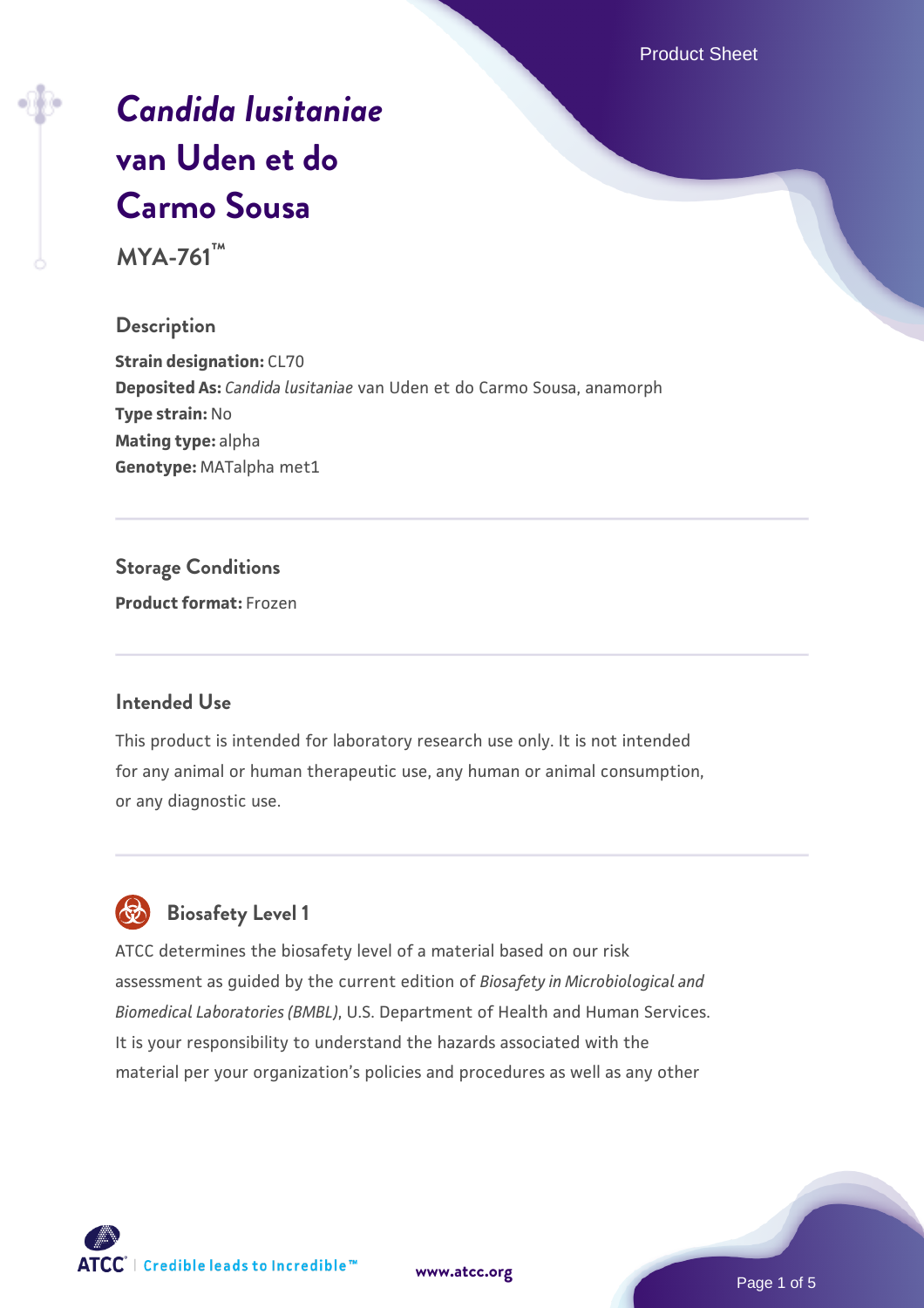#### **Candida Iusitaniae [van Uden et do Carmo Sousa](https://www.atcc.org/products/mya-761)** Product Sheet **MYA-761**

applicable regulations as enforced by your local or national agencies.

ATCC highly recommends that appropriate personal protective equipment is always used when handling vials. For cultures that require storage in liquid nitrogen, it is important to note that some vials may leak when submersed in liquid nitrogen and will slowly fill with liquid nitrogen. Upon thawing, the conversion of the liquid nitrogen back to its gas phase may result in the vial exploding or blowing off its cap with dangerous force creating flying debris. Unless necessary, ATCC recommends that these cultures be stored in the vapor phase of liquid nitrogen rather than submersed in liquid nitrogen.

#### **Certificate of Analysis**

For batch-specific test results, refer to the applicable certificate of analysis that can be found at www.atcc.org.

#### **Growth Conditions**

**Medium:**  [ATCC Medium 1245: YEPD](https://www.atcc.org/-/media/product-assets/documents/microbial-media-formulations/1/2/4/5/atcc-medium-1245.pdf?rev=705ca55d1b6f490a808a965d5c072196) **Temperature:** 30°C

#### **Material Citation**

If use of this material results in a scientific publication, please cite the material in the following manner: *Candida lusitaniae* van Uden et do Carmo Sousa (ATCC MYA-761)



**[www.atcc.org](http://www.atcc.org)**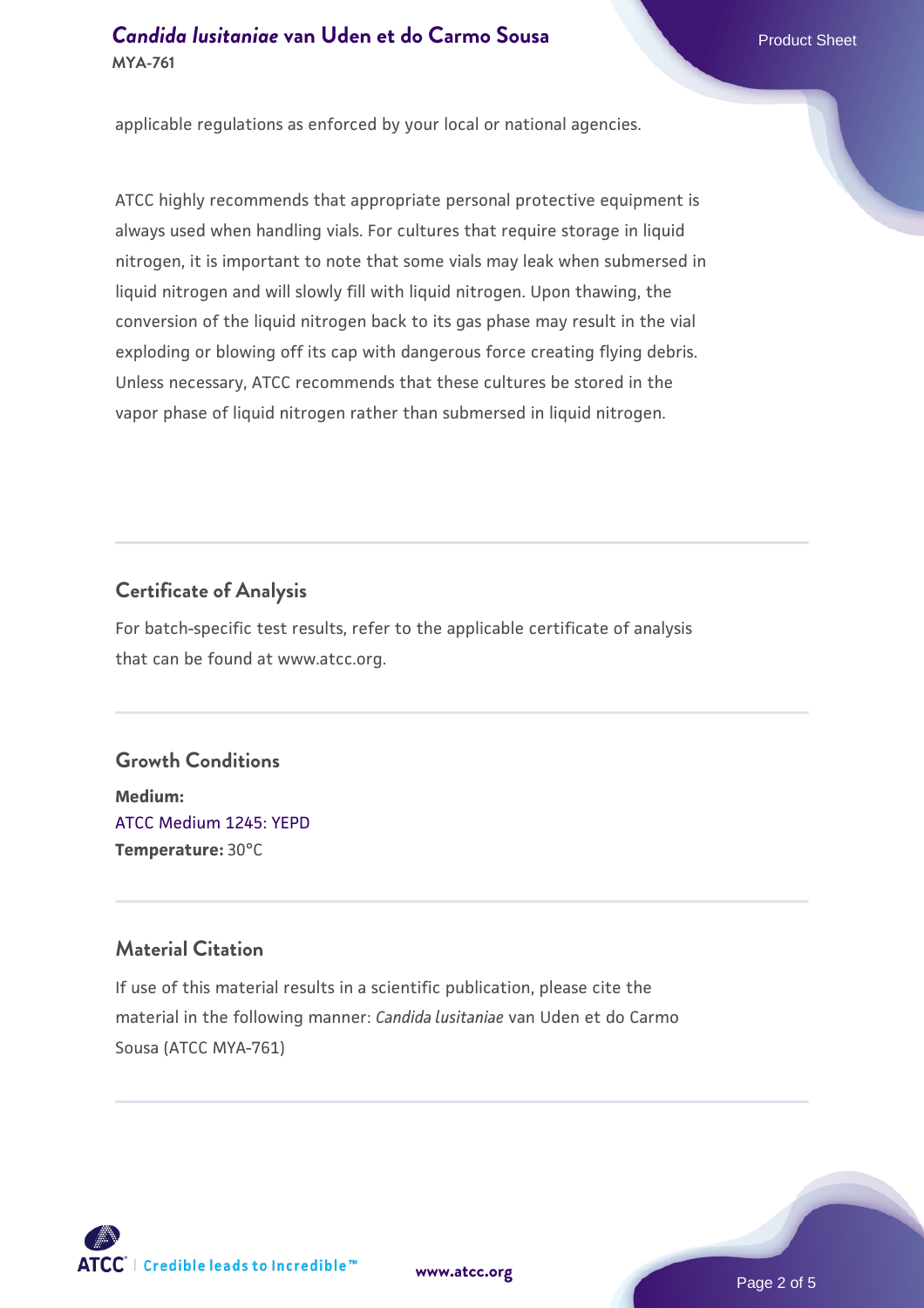## **Candida Iusitaniae [van Uden et do Carmo Sousa](https://www.atcc.org/products/mya-761)** Product Sheet

**MYA-761**

#### **References**

References and other information relating to this material are available at www.atcc.org.

#### **Warranty**

The product is provided 'AS IS' and the viability of ATCC® products is warranted for 30 days from the date of shipment, provided that the customer has stored and handled the product according to the information included on the product information sheet, website, and Certificate of Analysis. For living cultures, ATCC lists the media formulation and reagents that have been found to be effective for the product. While other unspecified media and reagents may also produce satisfactory results, a change in the ATCC and/or depositor-recommended protocols may affect the recovery, growth, and/or function of the product. If an alternative medium formulation or reagent is used, the ATCC warranty for viability is no longer valid. Except as expressly set forth herein, no other warranties of any kind are provided, express or implied, including, but not limited to, any implied warranties of merchantability, fitness for a particular purpose, manufacture according to cGMP standards, typicality, safety, accuracy, and/or noninfringement.

#### **Disclaimers**

This product is intended for laboratory research use only. It is not intended for any animal or human therapeutic use, any human or animal consumption, or any diagnostic use. Any proposed commercial use is prohibited without a license from ATCC.

While ATCC uses reasonable efforts to include accurate and up-to-date information on this product sheet, ATCC makes no warranties or representations as to its accuracy. Citations from scientific literature and

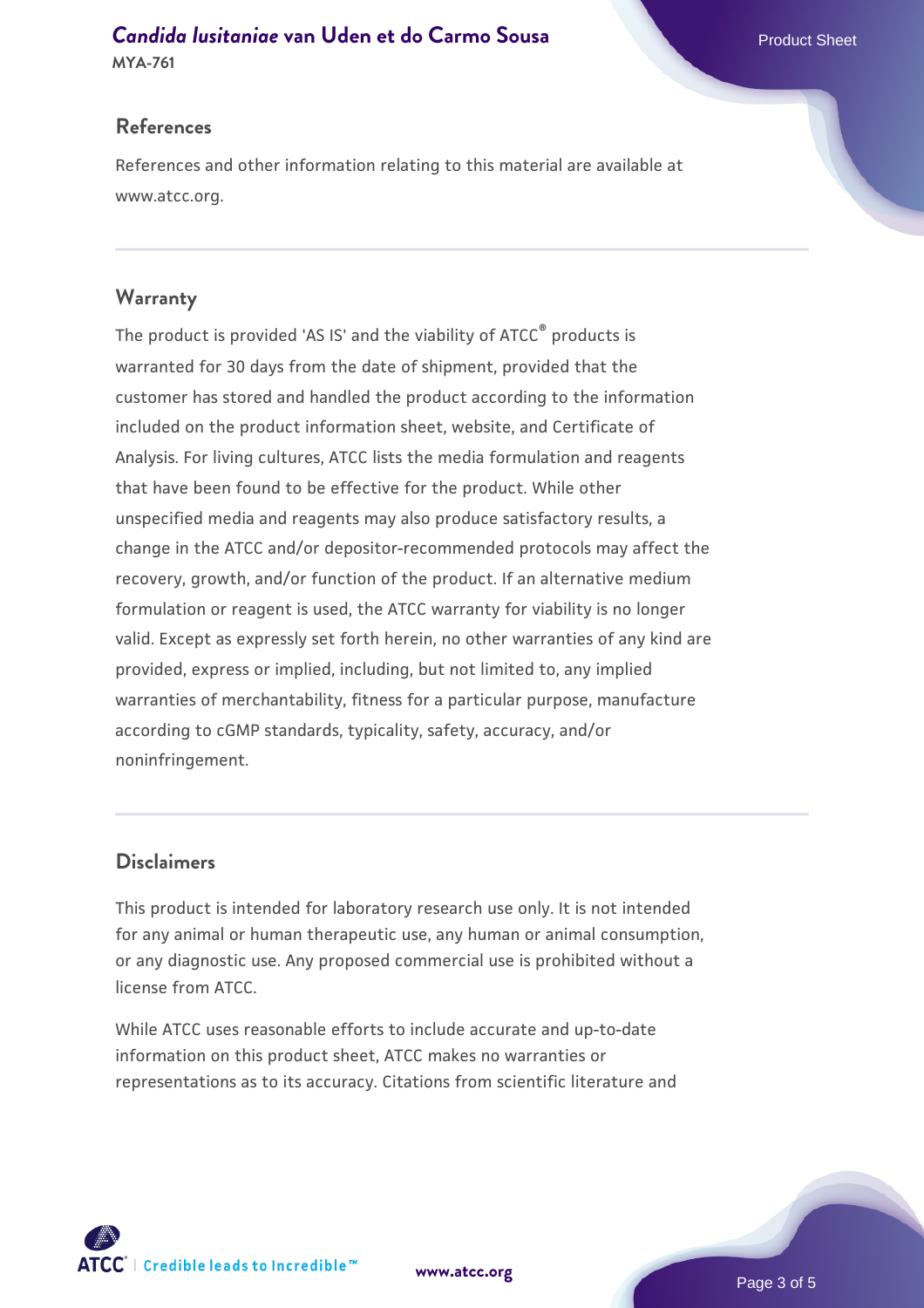#### **Candida Iusitaniae [van Uden et do Carmo Sousa](https://www.atcc.org/products/mya-761)** Product Sheet **MYA-761**

patents are provided for informational purposes only. ATCC does not warrant that such information has been confirmed to be accurate or complete and the customer bears the sole responsibility of confirming the accuracy and completeness of any such information.

This product is sent on the condition that the customer is responsible for and assumes all risk and responsibility in connection with the receipt, handling, storage, disposal, and use of the ATCC product including without limitation taking all appropriate safety and handling precautions to minimize health or environmental risk. As a condition of receiving the material, the customer agrees that any activity undertaken with the ATCC product and any progeny or modifications will be conducted in compliance with all applicable laws, regulations, and guidelines. This product is provided 'AS IS' with no representations or warranties whatsoever except as expressly set forth herein and in no event shall ATCC, its parents, subsidiaries, directors, officers, agents, employees, assigns, successors, and affiliates be liable for indirect, special, incidental, or consequential damages of any kind in connection with or arising out of the customer's use of the product. While reasonable effort is made to ensure authenticity and reliability of materials on deposit, ATCC is not liable for damages arising from the misidentification or misrepresentation of such materials.

Please see the material transfer agreement (MTA) for further details regarding the use of this product. The MTA is available at www.atcc.org.

#### **Copyright and Trademark Information**

© ATCC 2021. All rights reserved. ATCC is a registered trademark of the American Type Culture Collection.

#### **Revision**

This information on this document was last updated on 2021-05-20



**[www.atcc.org](http://www.atcc.org)**